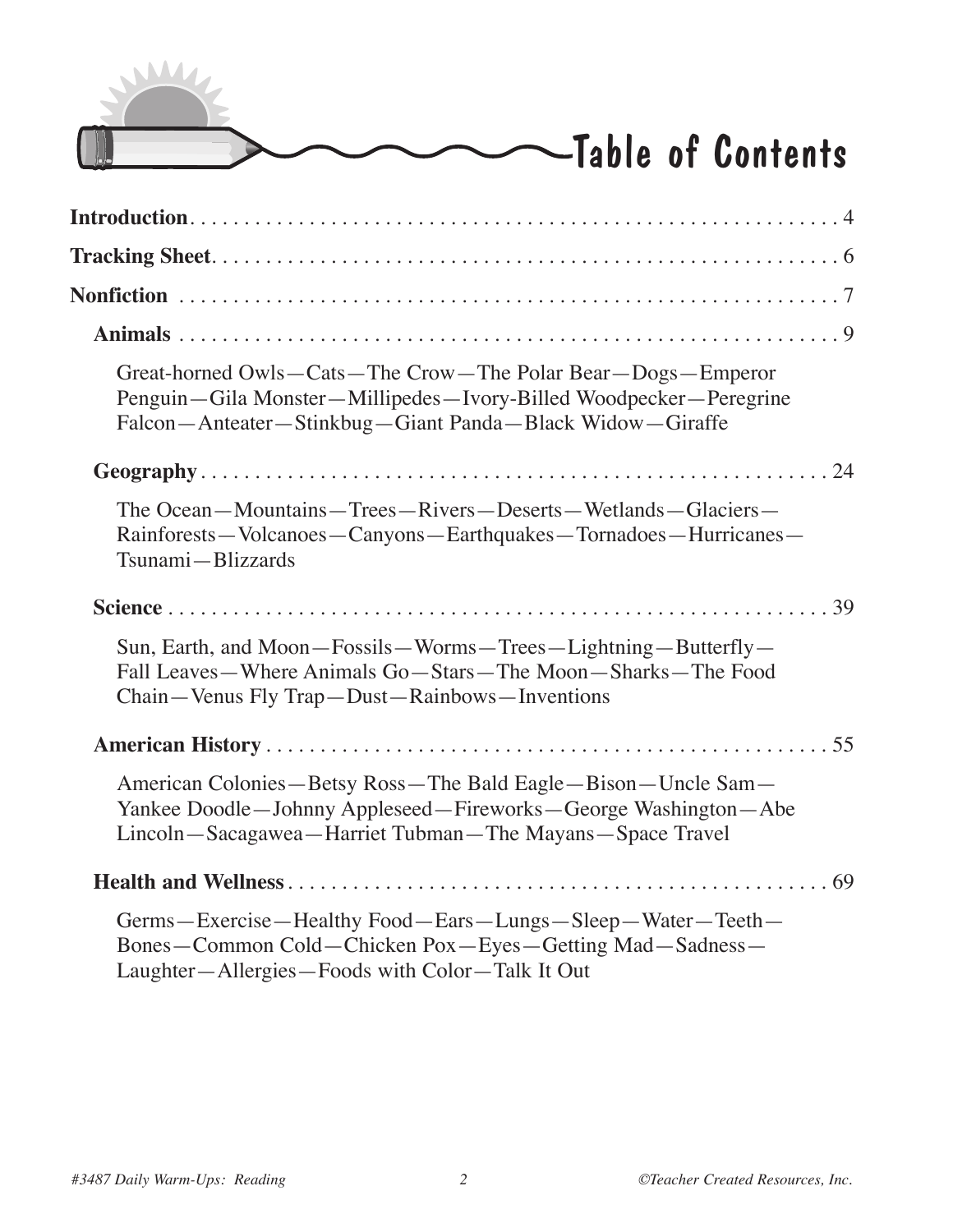

| The Farmer's Corn—The Fisherwoman—Talking Trees—The Sharing Man—<br>The Royal Wedding—The Strong Princess—King Cheese—Paul Bunyan's<br>Dinner-Prince Peter's Peas-Vulcan's Fire-Davy's Hat-Athena's Owl-<br>Bigfoot!—Annie's Cat—Looking for a Head         |
|-------------------------------------------------------------------------------------------------------------------------------------------------------------------------------------------------------------------------------------------------------------|
|                                                                                                                                                                                                                                                             |
| The Ugly Boy—Quentin's Pony—The Lady with a Lamp—The Red<br>Flower—I Dare You—The Good Mother—The Bathtub—Rosa on the Bus—<br>Franklin's Problem—Anne's Diary—The Girl Painter—Mozart and Music—<br>Smokey the Bear—Pat's Music—Kat's Poem—The Liberty Bell |
|                                                                                                                                                                                                                                                             |
| Stuart's Stuff—The Small Girl—Mark—Tamales—The Dog—The<br>Firefighter—Grandma is Sick—The Bean Plant—The Stray Cat—New<br>Baby—The Airplane—The Computer—Spiders—The Lie—Frank's Bedroom                                                                    |
|                                                                                                                                                                                                                                                             |
| Going Camping—The Nest—The Kitten—Surfer Jin—The Adventure—The<br>Note—The Apple Thief—Scary Story—School Mice—Lost Dog—Dots<br>of Flour-The Green Eyes-The Jungle-Uncle Steve's Glasses-The<br><b>Mysterious Smell-Runway Ghost</b>                        |
|                                                                                                                                                                                                                                                             |
| The Young Owl—Sammy Seal—The Clumsy Cat—Big Mouth—Casey<br>Can—Wanda Worm—The Slow Elephant—The Silly Squirrel—Saturn's<br>Rings-Planet Cat-Troll Forest-Emily's Rocket-Glenda Goldfish-Going<br>to Earth—Ant Boy—Rita's Flight                             |
|                                                                                                                                                                                                                                                             |
|                                                                                                                                                                                                                                                             |
|                                                                                                                                                                                                                                                             |
|                                                                                                                                                                                                                                                             |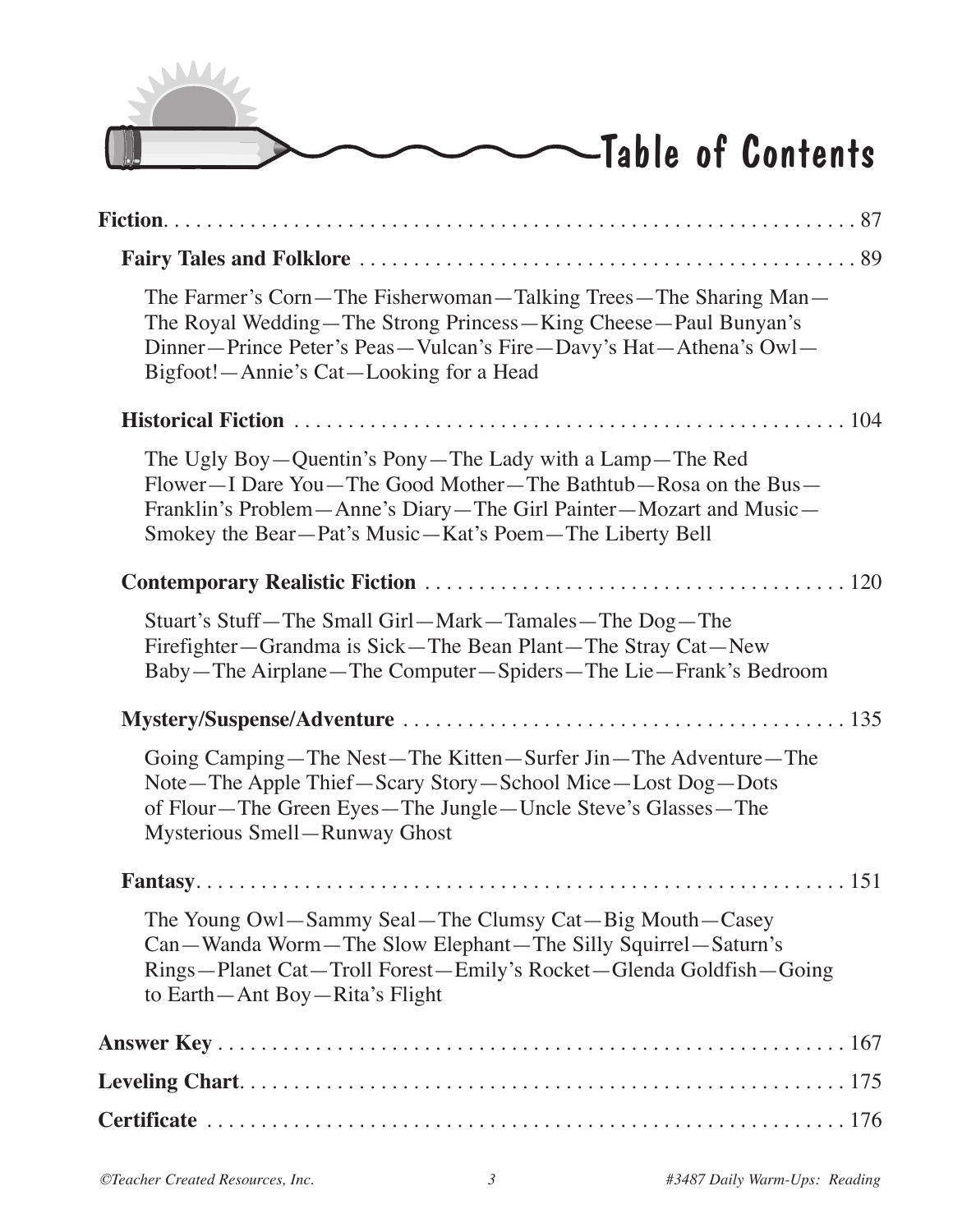

**Giraffe**

The giraffe is famous for its long neck. We also know it because of its spots.

Wild giraffes live in Africa. They are very tall. They eat leaves high up in trees.

The giraffe has a long, sticky tongue. It uses its tongue to clean bugs off its face. It also has a big heart. A giraffe's heart can weigh 24 pounds!

Giraffes can run fast. They kick with strong legs. They need only an hour of sleep each day.

You can see giraffes in the zoo. You can also see them on a trip to Africa.



## **STORY QUESTIONS**

- **1.** The giraffe is famous for . . .
	- a. its long nose.  $\qquad \qquad \text{c. its long tail.}$
	- b. its short neck. b. its long neck.
- **2.** The giraffe uses its tongue to . . .
	- a. eat ants off leaves. The c. clean its tail.
	- b. clean bugs off its face. d. run fast.
- **3.** How can a giraffe hurt its enemy?
	- a. It can lick enemies in the face.
	- b. It can run away.
	- c. It can climb trees.
	- d. It can kick enemies with strong legs.
- **4.** Where can you see giraffes?

| a. <i>in a zoo</i> |  | c. in the mall |
|--------------------|--|----------------|
| b. in Texas        |  | d. in bed      |

- 
- 
-